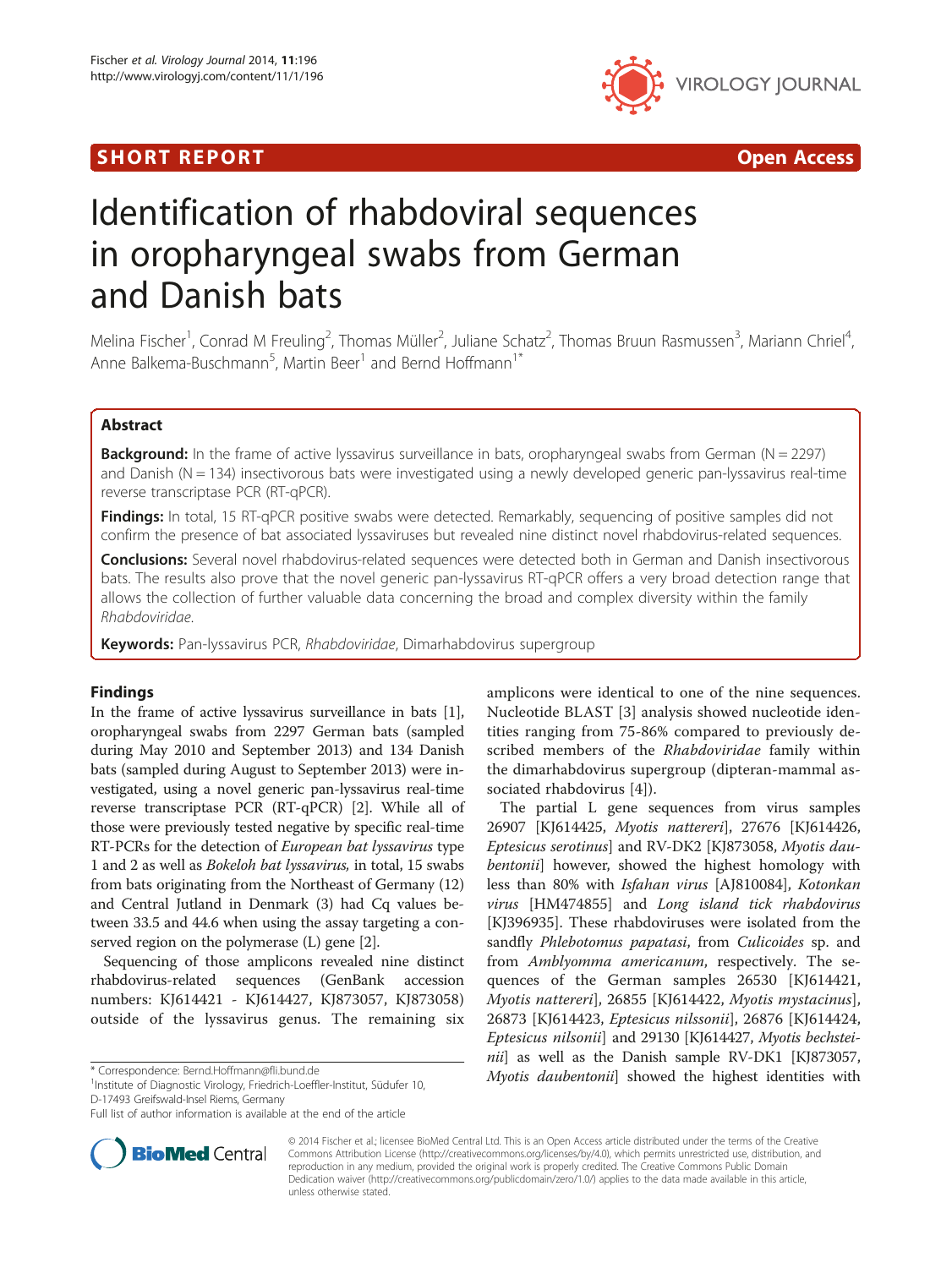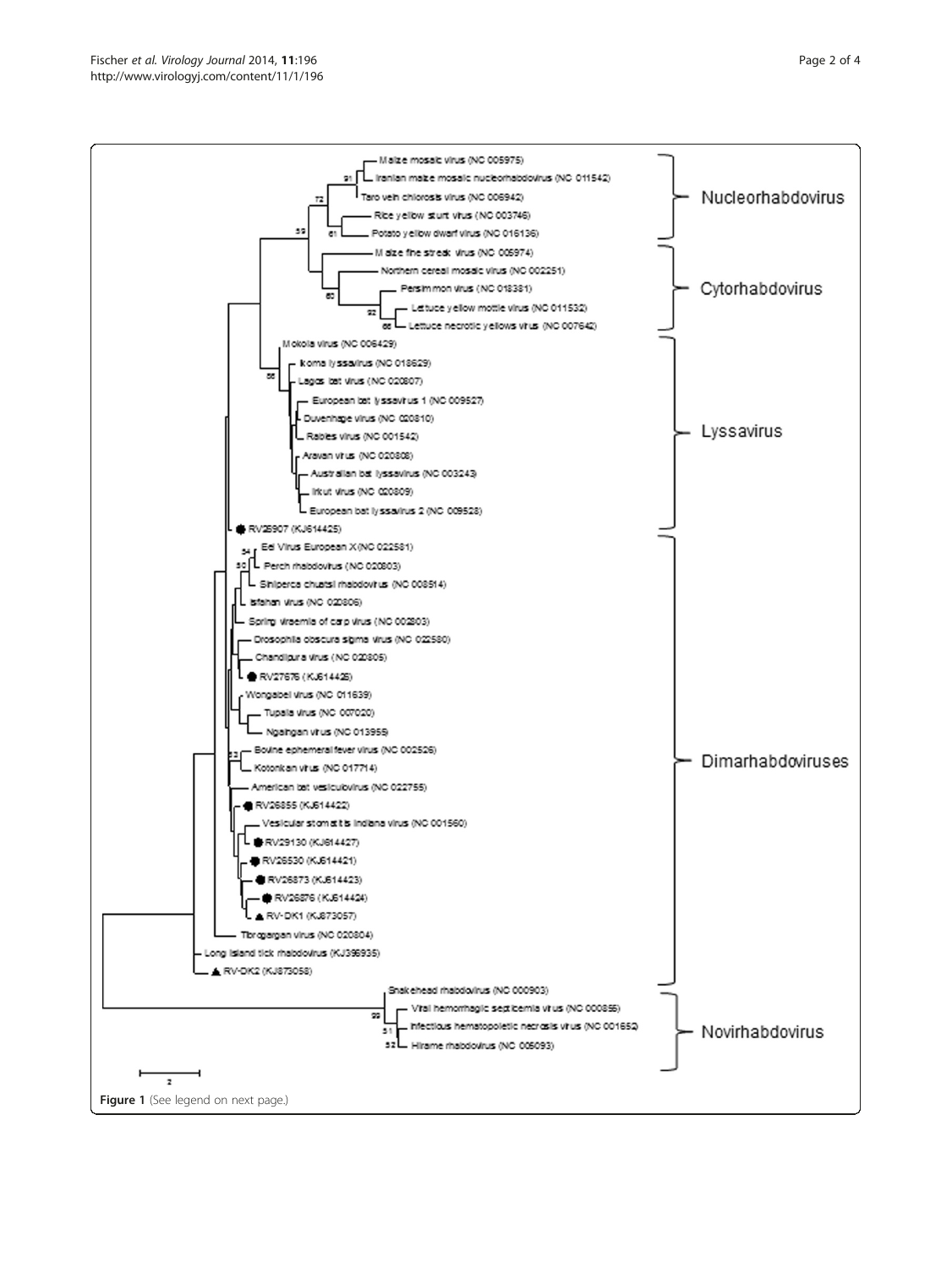#### (See figure on previous page.)

Figure 1 Phylogenetic analysis of novel rhabdovirus-related sequences obtained from active surveillance of German ( $\bullet$ ) and Danish bats (▲). The evolutionary history was inferred by using the Maximum Likelihood method based on the Kimura 2-parameter model [[5](#page-3-0)]. For the phylogenetic analysis the RefSeq sequence information for Rhabdoviridae available in GenBank and the Long Island tick rhabdovirus were used. Bootstrap values higher than 50% were depicted. The tree with the highest log likelihood (−4926,7333) is shown. The percentage of trees in which the associated taxa clustered together is shown next to the branches. Initial tree(s) for the heuristic search were obtained automatically by applying Neighbor-Joining and BioNJ algorithms to a matrix of pairwise distances estimated using the Maximum Composite Likelihood (MCL) approach, and then selecting the topology with superior log likelihood value. A discrete Gamma distribution was used to model evolutionary rate differences among sites (5 categories (+G, parameter = 0,4501)). The tree is drawn to scale, with branch lengths measured in the number of substitutions per site. The analysis involved 49 nucleotide sequences. All positions containing gaps and missing data were eliminated. There were a total of 143 positions in the final dataset. Evolutionary analyses were conducted in MEGA6 [[6\]](#page-3-0).

## less than 75% for different strains of Wongabel virus, Mossuril virus or Bovine ephemeral fever virus.

A preliminary phylogenetic analysis using RefSeq sequence information from the family Rhabdoviridae in GenBank confirmed the affinity of all nine distinct rhabdovirus-related sequences among the dimarhabdovirus supergroup (Figure 1). The differences between the BLAST search and the phylogenetic relationship is based on the fact, that only a limited number of sequence data were integrated in the phylogenetic analysis. Furthermore the BLAST search and the phylogenetic analysis use clearly different algorithms for the identification of sequence similarities and phylogenetic relations, respectively. Nevertheless, the pan-lyssavirus RT-qPCR targets a highly conserved genome region in the polymerase (L) gene and was used as an independent alternative to the frequently used nucleoprotein (N) gene targeting assays. The fragment size of 172 bp is very short and suboptimal for conclusive sequence analyses. Thus the generation of further sequence information, including whole genome sequencing would be valuable for further phylogenetic analyses of these samples. However, the available

sample material and the viral genome load were very limited.

For the German samples, based on the generated sequence data, specific real-time RT-PCRs were developed and applied (Table 1), using the OneStep RT-PCR Kit (Qiagen, Hilden, Germany). Briefly, 5.5 μl RNase-free water, 2.5 μl 5x OneStep RT-PCR Buffer, 0.5 μl OneStep RT-PCR Enzyme Mix, 0.5 μl dNTP Mix (10 mM each), 0.5 μl ResoLight Dye (Roche, Mannheim, Germany), 0.25 μl of each primer (20 pmol/μl) and 2.5 μl RNA template or RNase free water for the no template control (NTC) were used for each reaction. The following thermal program was applied: 1 cycle of 50°C for 30 min and 95°C for 15 min, followed by 45 cycles of 94°C for 30 s, 56°C for 30 s, and 72°C for 30 s. Subsequently melt curve analysis was performed (1 min 95°C, 1 min 55°C, increase 0.5°C per cycle for 10 s; 55-95°C). Obtained viral genome loads ranged between quantification cycle  $(C_{\alpha})$  values of 26–36 (Table 1) indicating medium to low viral loads.

Recently, highly sensitive sophisticated molecular techniques have been used to elucidate the role bats play in

Table 1 Oligonucleotides used for specific PCR systems and resulting C<sub>a</sub>-values for rhabdoviral sequences of German bats

| Assay               | Primer            | Position (nt)* | Sequence (5'-3') in the L-gene  | $C_{\alpha}$ - value | Reference |
|---------------------|-------------------|----------------|---------------------------------|----------------------|-----------|
| Rhabdo 1            | rhabdo-L1-F       | $6 - 139$      | GAGAGTATTTTGTTGTAACTGAGC        | 28.5                 | KJ614426  |
|                     | rhabdo-L1-R       |                | <b>GTCTAGACCTTGTCCATTGGA</b>    |                      |           |
| Rhabdo <sub>2</sub> | $r$ habdo-l $2-F$ | $3 - 128$      | TGAGGGAGTATTTCGTGATGAC          | 30.3                 | KI614425  |
|                     | rhabdo-L2-R       |                | <b>GTCCGCTTGATGTTTCCAGC</b>     |                      |           |
| Rhabdo3             | rhabdo-L3-F       | $4 - 147$      | GAGAGACTACTTTGTCATCACTG         | 28.6                 | KJ614422  |
|                     | rhabdo-L3-R       |                | <b>TCGTAATCATCTAGACCTTGTCC</b>  |                      |           |
| Rhabdo4             | rhabdo-L4-F       | $4 - 123$      | GAGGGATTACTTTGTAATAACTGAG       | 31.8                 | KJ614427  |
|                     | rhabdo-L4-R       |                | AGCCTTGGCCATTTGATGTATTC         |                      |           |
| Rhabdo <sub>5</sub> | rhabdo-L5-F       | $3 - 147$      | <b>TTCGCGACTACTTCGTCATAAC</b>   | 25.9                 | KJ614424  |
|                     | rhabdo-L5-R       |                | <b>TCGTAATTGTTTAATCCCTGTCC</b>  |                      |           |
| Rhabdo6             | rhabdo-L6-F       | $1 - 134$      | GCTGAGGGATTACTTTGTAATTAC        | 34.6                 | KJ614421  |
|                     | rhabdo-L6-R       |                | <b>ATCCTTGTCCATTTGACGTGTC</b>   |                      |           |
| Rhabdo7             | rhabdo-L7-F       | $1 - 140$      | <b>GTTACGAGATTACTTTGTGATCAC</b> | 35.8                 | KJ614423  |
|                     | rhabdo-L7-R       |                | <b>TGTCCAGGCCTTGTCCATTG</b>     |                      |           |

\*Position according to reference.